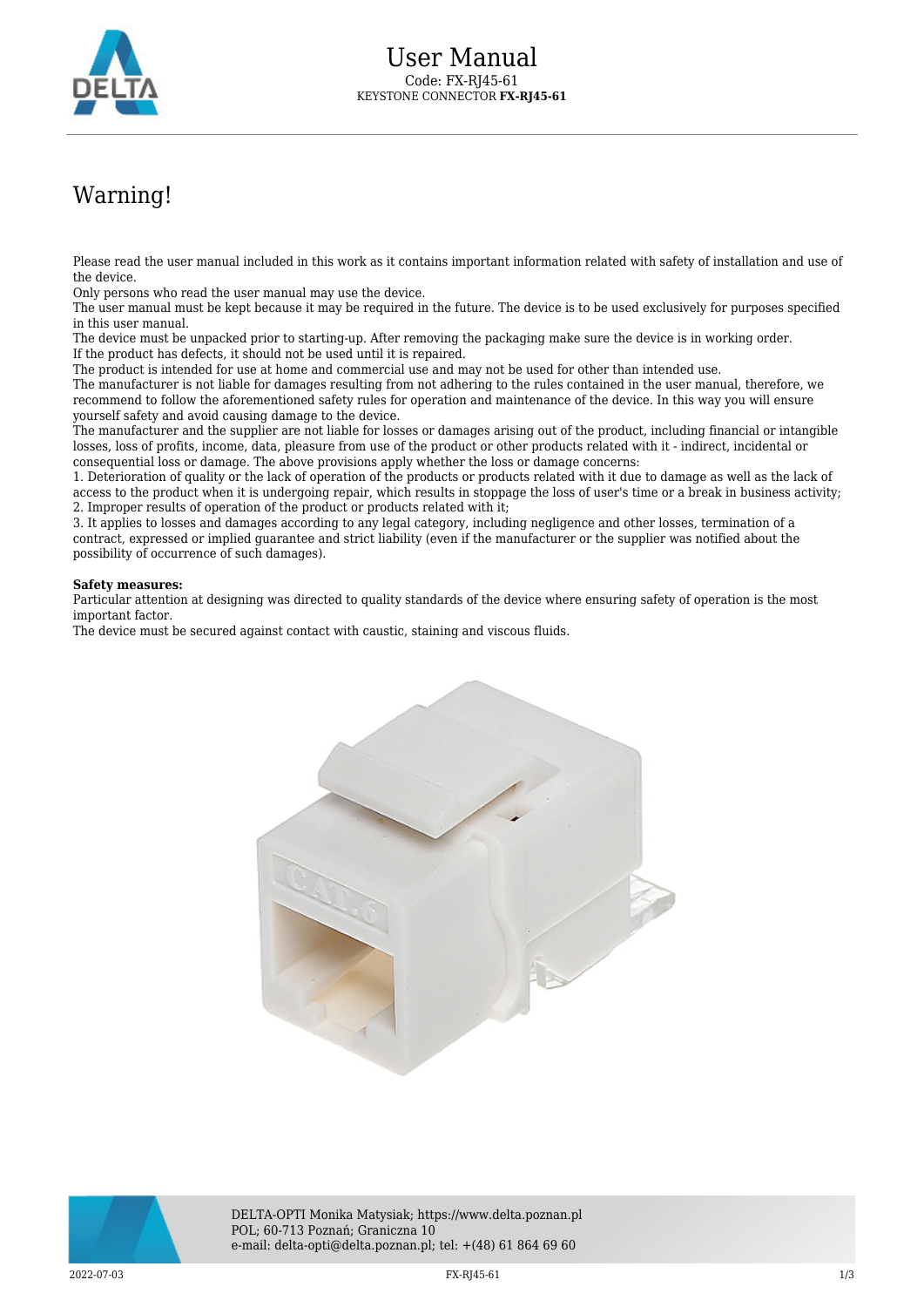

## User Manual Code: FX-RJ45-61 KEYSTONE CONNECTOR **FX-RJ45-61**

| Connector type: | Socket RJ45                                                                                                    |
|-----------------|----------------------------------------------------------------------------------------------------------------|
| Color:          | White                                                                                                          |
| Wire mounting:  | KRONE quick-connector - Fixing of the bottom (angle), snap closure, hinges                                     |
| Application:    | • Patch panel Keystone,<br>$\cdot$ UTP cat. 6                                                                  |
| Impedance:      | $100 \Omega$                                                                                                   |
| Material:       | PET                                                                                                            |
| Main features:  | • Very easy and quick installation without any tools<br>• Corrosion resistance<br>• Keystone assembly standard |
| Weight:         | $0.0075$ kg                                                                                                    |
| Dimensions:     | 17 x 23 x 33 mm (W x H x D)                                                                                    |
| Guarantee:      | 2 years                                                                                                        |

Rear view: